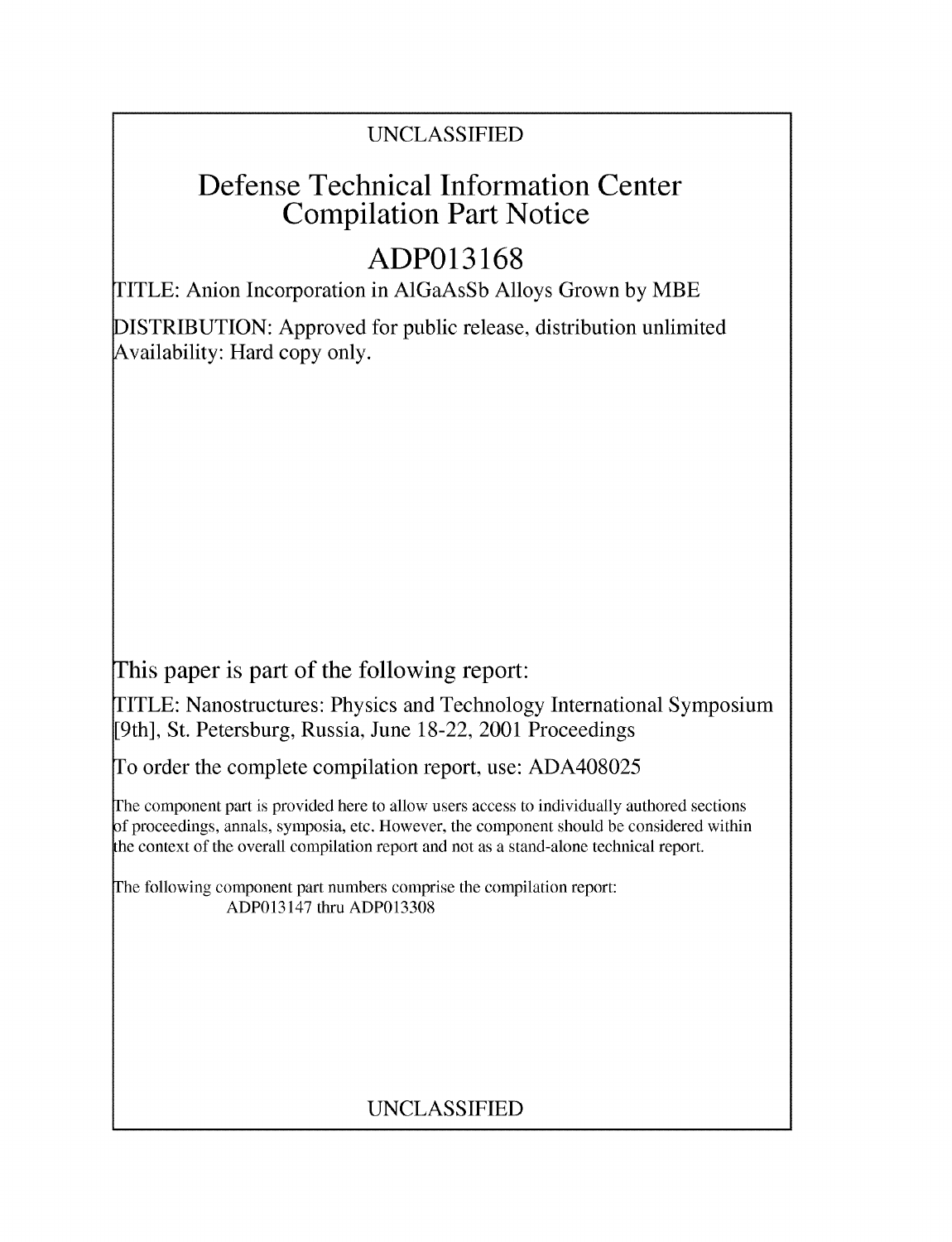### Anion incorporation in AlGaAsSb alloys grown **by** MBE

A. N. Semenov†*‡, V. A. Solov'ev†*, B. Ya. Mel'tser†, V. S. Sorokin*‡*, S. V. Ivanov<sup>†</sup> and P. S. Kop'ev† t loffe Physico-Technical Institute, St Petersburg, Russia jSt Petersburg Electrotechnical University, St Petersburg, Russia

Abstract. An influence of MBE growth parameters (substrate temperature, total group V flux, and As/Sb flux ratio) on a composition of  $A\mathbf{l}_x$   $Ga_{1-x}$   $As_y$   $Sb_{1-y}$  alloys ( $x = 0.5$ ) as well as their structural quality have been studied in details. Using these data, As and Sb incorporation coefficients have been calculated in two different ways. An effect of the unintentional Sb incorporation in InAs layers is also discussed.

AlGaAsSb alloys are widely used as cladding layers of laser diodes emitting in mid-infrared spectral range [1]. Such lasers are of great importance for a large variety of applications, including remote trace-gas sensing, pollution monitoring, molecular spectroscopy [2] and optical communications using fluoride glass fibers **[3].**

One of the general problems in molecular beam epitaxy (MBE) growth, that has not been completely solved so far, is a compositional control of the multicomponent alloys with two volatile elements, in particular, the AlGaAsSb alloys involving As and Sb [4-6]. The available theoretical models of the MBE growth do not allow an unambiguous quantitative description of the composition dependence on growth parameters. An adequate thermodynamic model of anion-mixed alloy MBE growth is still questionable. The difficulties in composition control of the anion-mixed alloys are due to non-unity incorporation coefficients of the volatile elements. Most of the previous papers on MBE of III-(Sb, As) alloys consider situations when both antimony and arsenic cracking cells [4, **5]** or the arsenic cracking cell in combination with a conventional antimony cell **[6]** are used as molecular beam sources. This paper reports on MBE growth of AlGaAsSb alloys using conventional arsenic and cracking antimony cells.

Three series of samples were grown on a RIBER 32P setup equipped with the antimony cracking cell RB-075-Sb providing mostly Sb2 flux. Both InAs and GaSb substrates were used. The structures contain a 0.2  $\mu$ m-thick InAs or GaSb buffer layer followed by a (0.5-1)  $\mu$ m-thick Al<sub>0.5</sub>Ga<sub>0.5</sub>As<sub>y</sub>Sb<sub>1-y</sub> layer. The samples of series A were grown at different As fluxes and other equal growth conditions. In the samples of series B and C the varying parameters were the Sb flux and the substrate temperature, respectively, while the As flux was kept constant and high enough to provide  $As/III > 1$  conditions.

The AlGaAsSb composition was measured by electron probe microanalysis (EPMA) and verified through the simulation of high resolution X-ray diffraction (XRD) rocking curves using the EPMA data on **Al** and Ga content. Additionally, the compositional profiles of the structures were obtained by SIMS.

Figure 1 presents XRD rocking curves of one of the InAs/AlGaAsSb structures. Three main peaks are clearly resolved in both curves. Besides a dominating InAs substrate peak, there is an intensive peak located at  $\sim$ 100 arcsec, which is attributed to the AlGaAsSb layer nearly lattice-matched to InAs ( $\Delta a/a < 5 \times 10^{-4}$ ). The small difference in FWHM values of the corresponding peaks for both  $\omega$ - and  $\theta$  - 2 $\theta$  rocking curves as well as an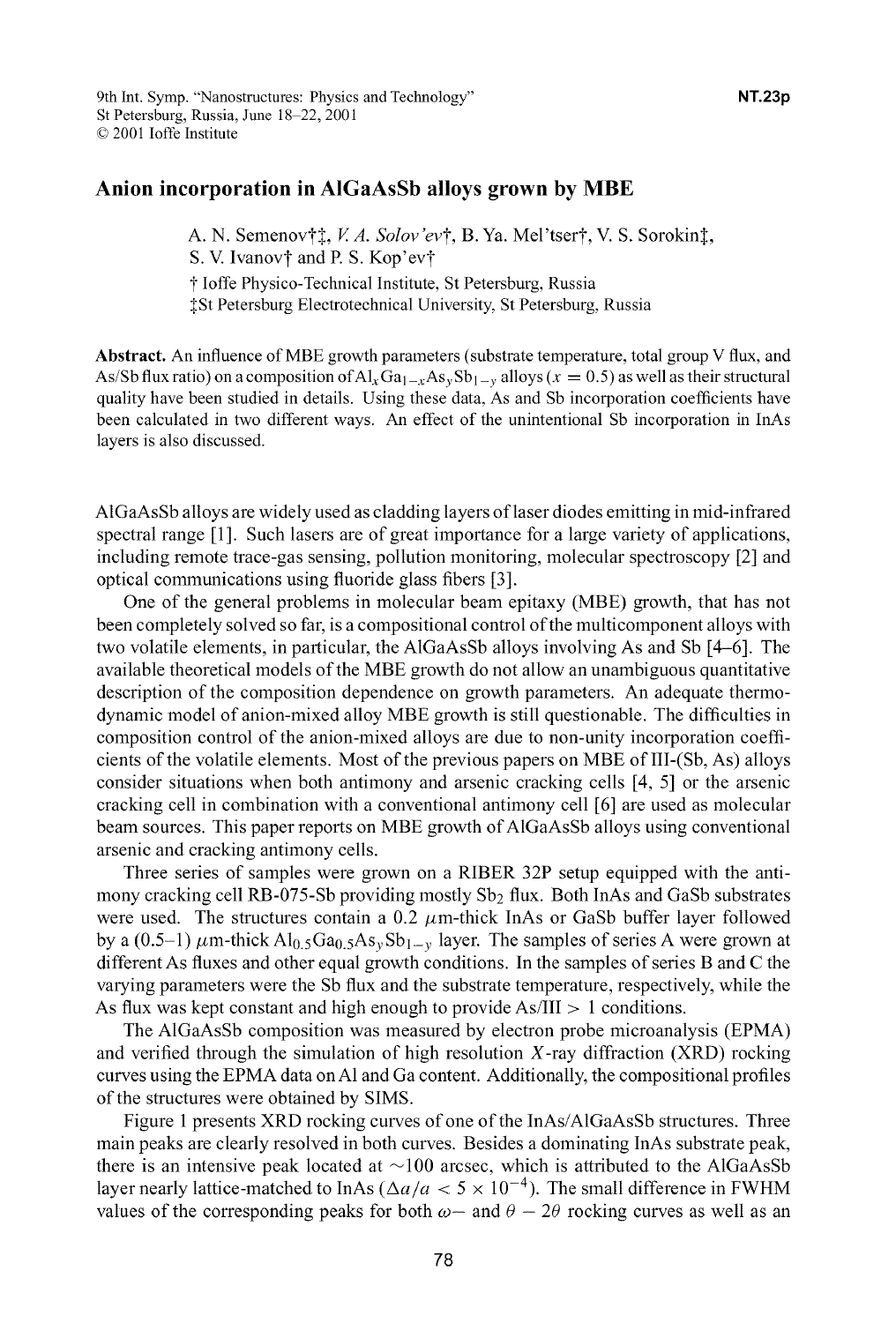

Fig. 1. The (004)  $\omega$ - (bottom) and  $\theta - 2\theta$  (upper) XRD rocking curves of the InAs/  $Al_{0.5}Ga_{0.5}As_{0.13}Sb_{0.87}$  structure.

existence of clearly visible interference fringes confirm the high structural quality and plain morphology of this layer. The third weaker peak at  $\sim$  (620 $-$ 680) arcsec, that is absent in the samples grown on GaSb substrates as well as grown using conventional Sb cell, seems to be attributed to the InAs buffer layer contaminated with Sb. The layer thickness estimated from the period of the third  $\theta - 2\theta$  peak fringes is consistent well with that of the buffer layer. The presence of Sb in the buffer layers was confirmed by SIMS measurements. An estimation of the InAs<sub>1</sub><sub>-y</sub>Sb<sub>y</sub> alloy composition from the XRD peak position gives  $y \sim 0.05$ . The similar effect of the uncontrolled As incorporation into Sb-based compounds was observed earlier [7]. In our case, the main reason of the unintentionally Sb incorporation into Asbased layers is probably a significantly increased reactivity of  $Sb<sub>2</sub>$  dimer molecules as compared to Sb4 ones.

It was found from EPMA studying of the samples of series A, that As flux variation within a wide range does not affect the composition of AlGaAsSb, provided that it is grown at the Sb<sub>2</sub> flux large enough to keep V-stabilized growth conditions. The results of EPMA measurements of the samples of series B and C are summarized in Fig. 2 and Fig. 3, respectively. One should note that the samples grown at high growth temperature  $(T_S \sim 520^{\circ}$ C) and high V/III ratio (high As flux) demonstrate much worse morphology and structural quality. The minimum beam equivalent pressure (BEP) of Sb flux corresponding to Sb-stabilized growth of Al<sub>0.5</sub>Ga<sub>0.5</sub>Sb was  $1.7 \times 10^{-6}$  and  $2.2 \times 10^{-6}$  Torr at  $T_S$  of 480°C and 520'C, respectively, as shown by vertical dashed lines in Fig. 2.

Some of the  $Al<sub>0.5</sub>Ga<sub>0.5</sub>As<sub>y</sub>Sh<sub>1-y</sub>$  layers were grown with the composition inside a thermodynamic miscibility gap ( $y = 0.3$  and 0.5). The possibility of MBE growth of  $\text{Al}_x\text{Ga}_{1-x}\text{As}_y\text{Sb}_{1-y}$  alloys lattice-matched to InP (also inside the thermodynamic instability region) with good structural and optical properties has been recently demonstrated [4]. On the other hand, the authors of Ref. **[5]** could not penetrate deep in the miscibility gap and assumed that the AI(As,Sb) miscibility gap manifests itself in a shift in As composition due to a rejection of excess As, rather than in phase separation. Therefore, the reliability of our data for  $y > 0.3$  does not seem to be high.

In contrast to thermodynamic predictions, the experimental data demonstrate the dominant Sb incorporation in AlGaAsSb layers even at rather low Sb fluxes. Such incorporation behavior of the volatile elements can be explained by a strong difference in kinetically controlled As and Sb incorporation coefficients, defined as a ratio of a number of atoms incorporated into the grown layer to a total number of incident atoms. Thus, to be correct any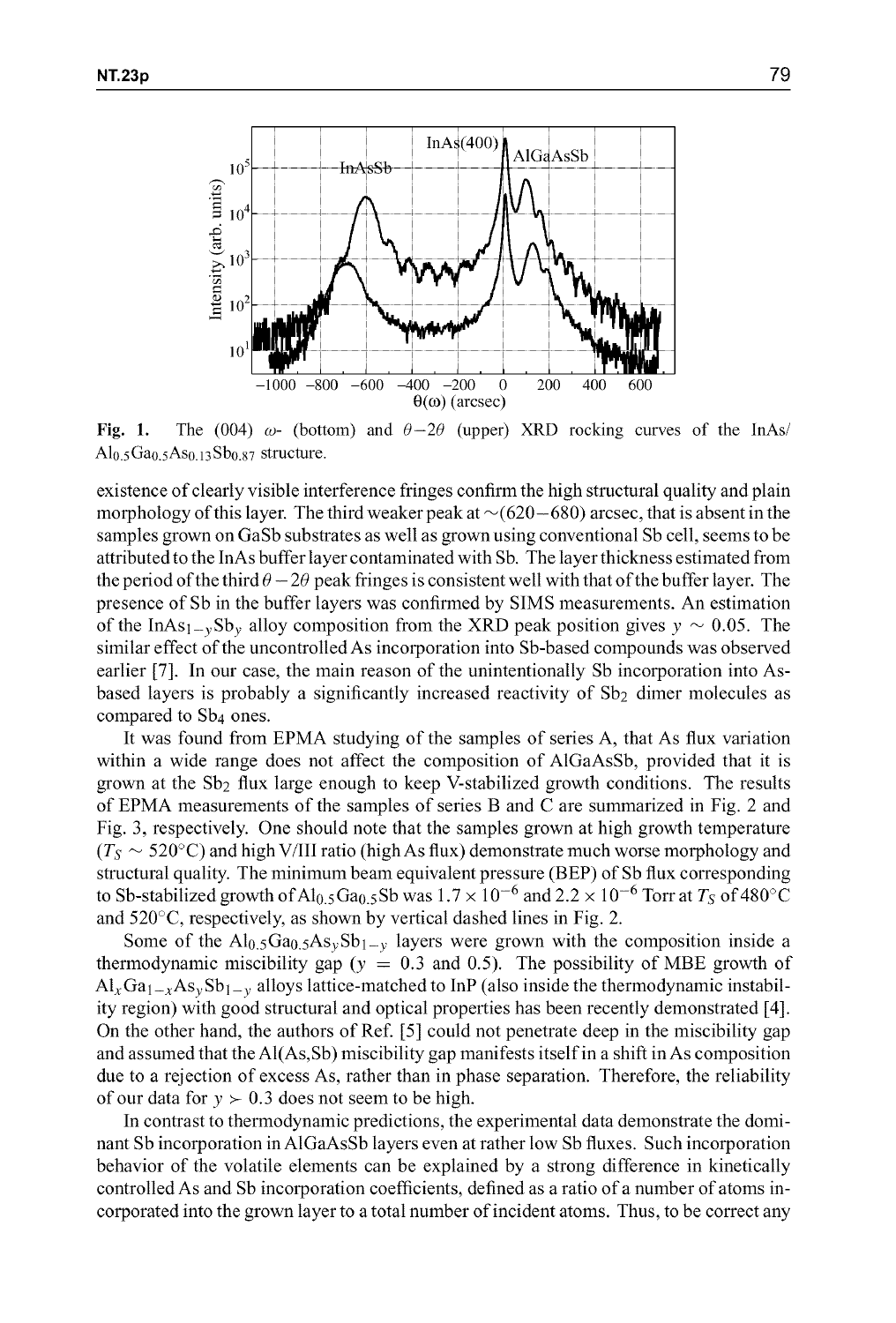

**Fig. 2.** As content as a function of **Sb** BEP at two different growth temperatures.



Fig. **3.** As content as a function of the growth temperature.

thermodynamic model of MBE should take into account the kinetics processes on growth surfaces.

The analysis of the AlGaAsSb composition dependencies was carried out within the framework of kinetic conception only, using expression for the As and **Sb** incorporation coefficients as the main parameters affecting the alloy composition.

The dependence of composition on a flux ratio, taking into account the incorporation coefficients of the elements, can be written as follows

$$
y = \left[1 + \frac{1}{2\alpha_{As}^N} \frac{\eta_{As_4}}{\eta_{Sb_2}} \left(\frac{P'_{Sb_2}}{P'_{As_4}}\right)\right]^{-1} \tag{1}
$$

where  $\alpha_{\text{As}}^N = \alpha_{\text{As}}/\alpha_{\text{Sb}}$  is a relative As incorporation coefficient,  $P'_i$  is a BEP of the respectively molecular fluxe and  $\eta_i$  is a sensitivity coefficient of the Bayard–Alpert ion gauge [8].<br>To celeviate the eheclists incorporation coefficients of the elements, the yiell know

To calculate the absolute incorporation coefficients of the elements, the well-known expression for the fluxes condensed on a substrate has been used **[91.** Then the As and Sb incorporation coefficients can be expressed as

$$
\alpha_{\rm As} = \frac{yv_g \pi r^2 \sqrt{2\pi R M_{\rm As_4} T_{\rm As}}}{a^3 S_{\rm As}^{ev} P_{\rm As_4} S_S \cos(\varphi) \sin(\Theta) N_A}, \alpha_{\rm As} = \frac{2(1 - y)v_g \pi r^2 \sqrt{2\pi R M_{\rm Sb_2} T_{\rm Sb}}}{a^3 S_{rms}^{ev} P_{\rm Sb_2} S_S \cos(\varphi) \sin(\Theta) N_A}
$$
(2)

where r is a distance between substrate and cell orifice,  $\varphi$  is an angle between the direction of molecular beam and the normal to cell aperture,  $\Theta$  is an incident angle;  $N_A$  is the